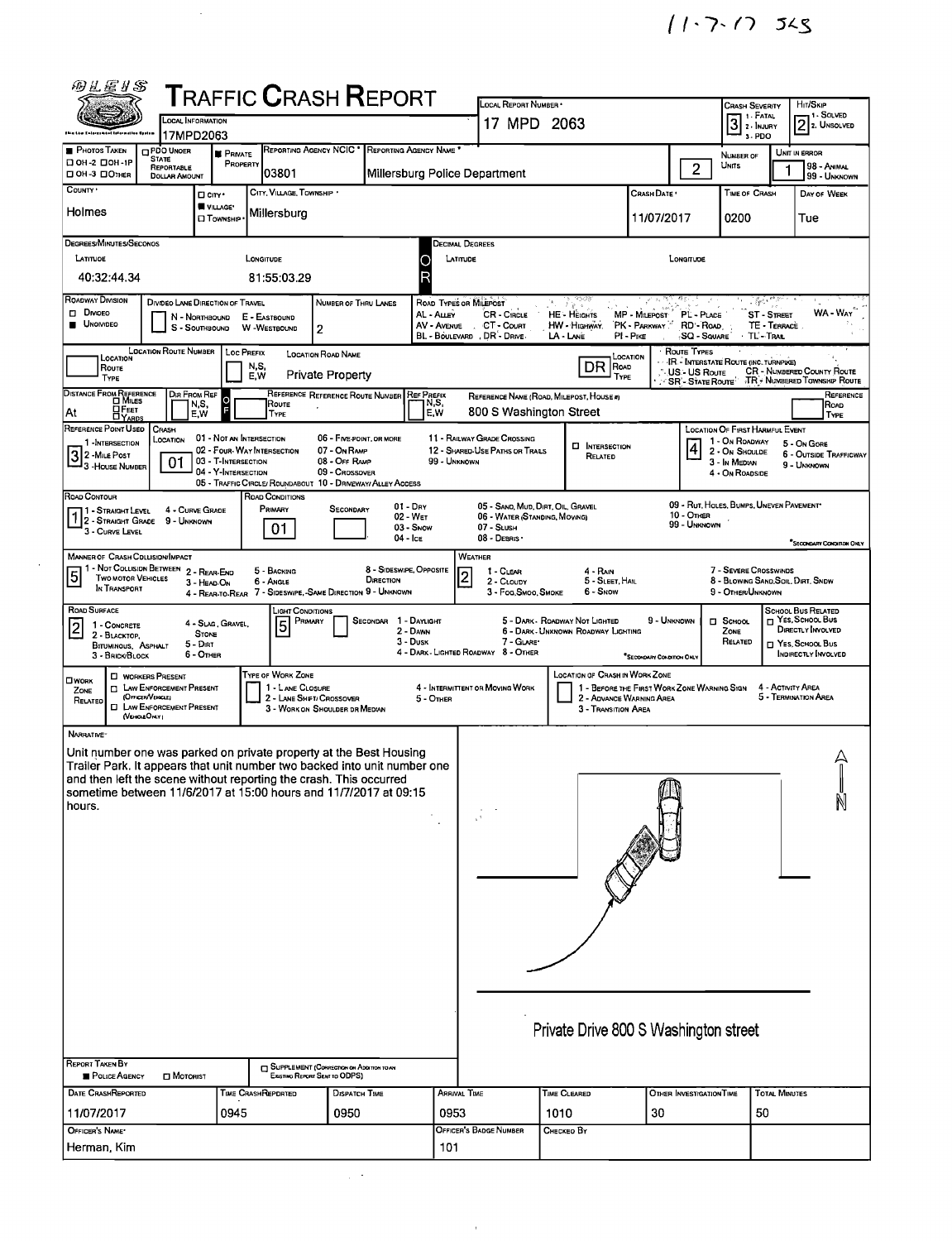|                                                                                                                                          |                                                              |                                                                       |                 |                                                                         |                                                                  | LOCAL REPORT NUMBER<br>17 MPD 2063                                                                                          |                                                                                                                 |                                                                                                    |                                             |                                                                                               |                           |                                                                |                                |                                                                                                                                |  |  |
|------------------------------------------------------------------------------------------------------------------------------------------|--------------------------------------------------------------|-----------------------------------------------------------------------|-----------------|-------------------------------------------------------------------------|------------------------------------------------------------------|-----------------------------------------------------------------------------------------------------------------------------|-----------------------------------------------------------------------------------------------------------------|----------------------------------------------------------------------------------------------------|---------------------------------------------|-----------------------------------------------------------------------------------------------|---------------------------|----------------------------------------------------------------|--------------------------------|--------------------------------------------------------------------------------------------------------------------------------|--|--|
|                                                                                                                                          |                                                              | OWNER NAME: LAST, FIRST, MIDOLE ( $\Box$ SAME AS DRIVER )             |                 |                                                                         |                                                                  |                                                                                                                             |                                                                                                                 |                                                                                                    | DAMAGE SCALE                                |                                                                                               |                           |                                                                |                                |                                                                                                                                |  |  |
| <b>UNIT NUMBER</b>                                                                                                                       |                                                              |                                                                       |                 |                                                                         | OWNER PHONE NUMBER                                               | DAMAGE AREA<br>FRONT                                                                                                        |                                                                                                                 |                                                                                                    |                                             |                                                                                               |                           |                                                                |                                |                                                                                                                                |  |  |
| OWNER ADDRESS: CITY, STATE, ZIP                                                                                                          | <b>CISAME AS DRIVER</b> )                                    |                                                                       |                 |                                                                         |                                                                  | 9                                                                                                                           |                                                                                                                 | п                                                                                                  |                                             |                                                                                               |                           |                                                                |                                |                                                                                                                                |  |  |
| $1 -$ None<br>Ω<br>OН                                                                                                                    |                                                              |                                                                       |                 |                                                                         |                                                                  |                                                                                                                             |                                                                                                                 |                                                                                                    |                                             |                                                                                               |                           |                                                                |                                |                                                                                                                                |  |  |
| LP STATE                                                                                                                                 | <b>LICENSE PLATE NUMBER</b>                                  |                                                                       |                 | <b>VEHICLE TOENTIFICATION NUMBER</b>                                    |                                                                  |                                                                                                                             |                                                                                                                 |                                                                                                    | # Occupants                                 | 2 - Minon                                                                                     |                           |                                                                |                                |                                                                                                                                |  |  |
|                                                                                                                                          |                                                              |                                                                       |                 |                                                                         |                                                                  |                                                                                                                             |                                                                                                                 |                                                                                                    |                                             |                                                                                               |                           | 3 - FUNCTIONAL                                                 |                                | O<br>о                                                                                                                         |  |  |
| <b>VEHICLE YEAR</b>                                                                                                                      |                                                              | <b>VEHICLE MAKE</b>                                                   |                 |                                                                         |                                                                  | <b>VEHICLE MODEL</b>                                                                                                        | VEHICLE COLOR                                                                                                   |                                                                                                    |                                             | 4 - Disabling                                                                                 |                           |                                                                |                                |                                                                                                                                |  |  |
| 0<br>$P$ PROOF OF                                                                                                                        |                                                              | INSURANCE COMPANY                                                     |                 |                                                                         | POLICY NUMBER<br>Toweo By                                        |                                                                                                                             |                                                                                                                 |                                                                                                    |                                             |                                                                                               |                           | $9 -$ <b>UNKNOWN</b>                                           |                                | □<br>Έ<br>□                                                                                                                    |  |  |
| <b>INSURANCE</b><br>SHOWN                                                                                                                |                                                              |                                                                       |                 |                                                                         |                                                                  |                                                                                                                             |                                                                                                                 |                                                                                                    |                                             |                                                                                               |                           |                                                                |                                |                                                                                                                                |  |  |
| CARRIER NAME, ADDRESS, CITY, STATE, ZIP                                                                                                  |                                                              |                                                                       |                 |                                                                         |                                                                  |                                                                                                                             |                                                                                                                 |                                                                                                    |                                             |                                                                                               |                           |                                                                |                                | <b>CARRIER PHONE</b>                                                                                                           |  |  |
| US DOT                                                                                                                                   |                                                              | VEHICLE WEIGHT GVWR/GCWR                                              |                 |                                                                         |                                                                  | Cargo Body Type                                                                                                             |                                                                                                                 |                                                                                                    |                                             |                                                                                               | TRAFFICWAY DESCRIPTION    |                                                                |                                |                                                                                                                                |  |  |
| HM PLACARD ID NO.                                                                                                                        |                                                              | 2 - 10,001 to 26,000k Lss                                             |                 | 1 - LESS THAN OR EQUAL TO 10K LES                                       |                                                                  | 01 - No CARGO BODY TYPE/NOT APPLICABL 09 - POLE<br>02 - Bus/VAN (9-15 SEATS INC DRIVER)<br>03 - Bus (16+ SEATS, INC DRIVER) |                                                                                                                 | 10 - CARGO TANK<br>11 - FLAT BEO                                                                   |                                             |                                                                                               |                           | 1 - Two-Way, Not Divideo                                       |                                | 2 - Two-Way, Not Divideo, Continuous LEFT TURN LANE                                                                            |  |  |
|                                                                                                                                          |                                                              | 3 - MORE THAN 26,000 K LBS.                                           |                 |                                                                         |                                                                  | 04 - VEHICLE TOWING ANOTHER VEHICLE<br>05 - Logging                                                                         |                                                                                                                 | <b>12 - DUMP</b><br>13 - CONCRETE MUSER                                                            |                                             |                                                                                               |                           | 4 - Two-WAY, DIVIDED, POSITIVE MEQUANBARRIER                   |                                | 3 - Two-Way, Divideo, Unprotecteo(Painted or Grass > 4Ft.) Media                                                               |  |  |
|                                                                                                                                          | <b>HM CLASS</b>                                              | HAZARDOUS MATERIAL<br><b>EL RELATED</b>                               |                 |                                                                         |                                                                  | 05 - INTERMODAL CONTAINER CHASIS<br>07 - CARGO VAN/ENGLOSED BOX                                                             |                                                                                                                 | 14 - AUTO TRANSPORTER<br>15 - GARBAGE /REFUSE                                                      |                                             |                                                                                               |                           | 5 - ONE-WAY TRAFFICWAY                                         |                                |                                                                                                                                |  |  |
|                                                                                                                                          | <b>NUMBER</b>                                                |                                                                       |                 |                                                                         |                                                                  | 08 - GRAIN, CHPS, GRAVEL                                                                                                    |                                                                                                                 | 99 - OTHER/UNKNOWN                                                                                 |                                             |                                                                                               | <b>HI HIT / SKIP UNIT</b> |                                                                |                                |                                                                                                                                |  |  |
| NON-MOTORIST LOCATION PRIOR TO IMPACT                                                                                                    |                                                              | 01 - INTERSECTION - MARKED CROSSWAL                                   |                 | TYPE OF USE                                                             |                                                                  | UNIT TYPE                                                                                                                   |                                                                                                                 |                                                                                                    |                                             |                                                                                               |                           |                                                                |                                | PASSENGER VEHICLES (LESS THAN 9 PASSENGERS MEDIHEAVY TRUCKS OR COMBO UNITS > 10 K LBS BUS/VAN/LIMO(9 OR MORE INCLUDING DRIVER) |  |  |
|                                                                                                                                          | 03 - INTERSECTION OTHER                                      | 02 - INTERSECTION - NO CROSSWALK                                      |                 | 1 - PERSONAL                                                            |                                                                  | 99<br>01 - Sua-Compact<br>02 - COMPACT                                                                                      |                                                                                                                 |                                                                                                    |                                             | 14 - SINGLE UNIT TRUCK; 3+ AXLES                                                              |                           |                                                                |                                | 13 - SINGLE UNIT TRUCK OR VAN 2AXLE, 6 TIRES 21 - BUS/VAN (9-15 SEATS, Inc DRIVER)<br>22 - Bus (16+ SEATS, Inc DRIVER)         |  |  |
|                                                                                                                                          |                                                              | 04 - MIOBLOCK - MARKED CROSSWALK<br>05 - TRAVEL LANE - OTHER LOCATION |                 | 2 - COMMERCIAL                                                          |                                                                  | 99 - UNKNOWN 03 - MIO SIZE<br>OR HIT/SKIP<br>04 - Fuu, Size                                                                 |                                                                                                                 |                                                                                                    |                                             | 15 - SINGLE UNIT TRUCK / TRAILER                                                              |                           |                                                                | NON-MOTORIST                   | 23 - ANIMAL WITH RIDER                                                                                                         |  |  |
|                                                                                                                                          | 06 - BICYCLE LANE<br>07 - SHOULDER/ROADSIDE<br>08 - SIDEWALK |                                                                       |                 | 3 - Government                                                          |                                                                  | 05 - Munivan<br>06 - SPORT UTILITY VEHICLE                                                                                  |                                                                                                                 |                                                                                                    | 18 - TRACTOR/DOUBLE                         | 16 - Truck/Tractor (Bobtal)<br>17 - TRACTOR/SEMI-TRAILER                                      |                           |                                                                |                                | 24 - ANIMAL WITH BUGGY, WAGON, SURREY<br>25 - BICYCLE/PEDACYCLIST                                                              |  |  |
|                                                                                                                                          | 10 - DRNE WAY ACCESS                                         | 09 - MEDIAN/CROSSING ISLAND                                           |                 | <b>IN EMERGENCY</b>                                                     |                                                                  | 07 - Pickup<br>08 - VAN                                                                                                     |                                                                                                                 |                                                                                                    | <b>19 - TRACTOR/TRIPLES</b>                 | 20 - OTHER MEDIMEAVY VEHICLE                                                                  |                           |                                                                |                                | 26 - PEDESTRIAN/SKATER<br>27 - Other Non-Motorist                                                                              |  |  |
|                                                                                                                                          | 12 - NON-TRAFFICWAY AREA                                     | 11 - SHARED-USE PATH OR TRAIL                                         |                 | RESPONSE                                                                | 09 - MOTORCYCLE<br>10 - MOTORIZEO BICYCLE<br>11 - SNOWMOBILE/ATV |                                                                                                                             |                                                                                                                 |                                                                                                    |                                             |                                                                                               | Has HM Placard            |                                                                |                                |                                                                                                                                |  |  |
|                                                                                                                                          | 99 - OTHER/UNKNOWN                                           |                                                                       |                 |                                                                         |                                                                  | 12 - OTHER PASSENGER VEHICLE                                                                                                |                                                                                                                 |                                                                                                    |                                             |                                                                                               |                           |                                                                |                                |                                                                                                                                |  |  |
| <b>SPECIAL FUNCTIONO1 - NONE</b><br>09 - AMBULANCE<br>02 - TAXI<br>$10 - F_{BEE}$                                                        |                                                              |                                                                       |                 |                                                                         |                                                                  | 17 - FARM VEHICLE<br><b>MOST DAMAGEO AREA</b><br>18 - FARM EQUIPMENT<br>01 - None<br>99                                     |                                                                                                                 |                                                                                                    |                                             |                                                                                               | 08 - LEFT SIDE            |                                                                | 99 - UNKNOWN                   | ACTION<br>1 1 - Non-Contact                                                                                                    |  |  |
| 03 - RENTAL TRUCK (OVER 10KLBS)<br>11 - HIGHWAY/MAINTENANCE<br>04 - Bus - School (Public or Private) 12 - Milltary<br>05 - Bus - Transit |                                                              |                                                                       |                 |                                                                         |                                                                  | 19 - MOTORHOME<br>20 - Golf Cart<br>21 - Train                                                                              | 02 - CENTER FRONT<br>03 - RIGHT FRONT<br>IMPACT ARE 04 - RIGHT SIDE                                             | 3 2 - NON-CONTACT<br>09 - LEFT FRONT<br>10 - Top and Windows<br>3 - STRIKING<br>11 - UNDERCARRIAGE |                                             |                                                                                               |                           |                                                                |                                |                                                                                                                                |  |  |
|                                                                                                                                          | 06 - Bus Charter<br>07 - Bus - SHUTTLE                       |                                                                       |                 | 13 - Pouce<br>14 - Pusuc UTIUTY<br>15 - OTHER GOVERNMENT                |                                                                  | 22 - OTHER (EXPLAIN IN NASRATIVE)                                                                                           | 05 - Right Rear<br>06 - REAR CENTER                                                                             |                                                                                                    | 12 - LOAD/TRAILER<br>13 - TOTAL (ALL AREAS) |                                                                                               |                           | 4 - STRUCK<br>5 - STRIKING/STRUCK                              |                                |                                                                                                                                |  |  |
|                                                                                                                                          | 08 - Bus - Other                                             |                                                                       |                 | 16 - CONSTRUCTION EQIP.                                                 |                                                                  |                                                                                                                             | 07                                                                                                              | 07 - LEFT REAR                                                                                     |                                             | 14 - OTHER                                                                                    |                           |                                                                |                                | 9 - Unknown                                                                                                                    |  |  |
| PRE-CRASH ACTIONS                                                                                                                        |                                                              | MOTORIST                                                              |                 |                                                                         |                                                                  |                                                                                                                             |                                                                                                                 | Non-Motorist                                                                                       |                                             |                                                                                               |                           |                                                                |                                |                                                                                                                                |  |  |
| 02                                                                                                                                       |                                                              | 01 - STRAIGHT AHEAD<br>02 - BACKING                                   |                 | 07 - MAKING U-TURN<br>08 - ENTERING TRAFFIC LANE                        |                                                                  | 13 - Negotiating a Curve<br>14 - OTHER MOTORIST ACTIO                                                                       |                                                                                                                 |                                                                                                    |                                             | 15 ENTERING OR CROSSING SPECIFIED LOCATIO<br>16 - WALKING, RUNNING, JOGGING, PLAYING, CYCLING |                           |                                                                |                                | 21 - OTHER NON-MOTORIST ACTION                                                                                                 |  |  |
| 99 - UNKNOWN                                                                                                                             |                                                              | 03 - CHANGING LANES<br>04 - OVERTAKING/PASSING                        |                 | 09 - LEAVING TRAFFIC LANE<br>10 - PARKED                                |                                                                  |                                                                                                                             |                                                                                                                 |                                                                                                    | 17 - WORKING<br>18 - Pushing Vehicle        |                                                                                               |                           |                                                                |                                |                                                                                                                                |  |  |
|                                                                                                                                          |                                                              | 05 - MAKING RIGHT TURN<br>06 - MAXING LEFT TURN                       |                 | 11 - SLOWING OR STOPPED IN TRAFFIC<br>12 - DRIVERLESS                   |                                                                  |                                                                                                                             |                                                                                                                 |                                                                                                    | 20 - Standing                               | 19 - APPROACHING OR LEAVING VEHICLE                                                           |                           |                                                                |                                |                                                                                                                                |  |  |
| <b>CONTRIBUTING CIRCUMSTANCE</b>                                                                                                         |                                                              |                                                                       |                 |                                                                         |                                                                  |                                                                                                                             |                                                                                                                 |                                                                                                    |                                             |                                                                                               |                           | <b>VEHICLE DEFECTS</b>                                         |                                |                                                                                                                                |  |  |
| Primary<br>11                                                                                                                            | MOTORIST                                                     | 01 - Nove<br>02 - FAILURE TO YIELD                                    |                 | 11 - IMPROPER BACKING                                                   |                                                                  | 12 - IMPROPER START FROM PARKEO POSITION                                                                                    | NON-MOTORIST<br>22 - NONE                                                                                       | 23 - IMPROPER CROSSING                                                                             |                                             |                                                                                               |                           |                                                                | 02 - HEAD LAMPS                | 01 - TURN SIGNALS                                                                                                              |  |  |
|                                                                                                                                          |                                                              | 03 - RAN RED LIGHT<br>04 - RAN STOP SIGN                              |                 |                                                                         |                                                                  | 13 - STOPPED OR PARKED LLEGALLY<br>14 - OPERATING VEHICLE IN NEGLIGENT MANNER                                               | 24 - DARTING                                                                                                    |                                                                                                    |                                             |                                                                                               |                           |                                                                | 03 - TAIL LAMPS<br>04 - BRAKES |                                                                                                                                |  |  |
| SECONDARY                                                                                                                                |                                                              | 05 - Excessed Speed Limit<br>06 - UNSAPE SPEED                        |                 |                                                                         |                                                                  | 15 - Swering to Avoid (Due to External Conditions)<br>16 - WRONG SIDE/WRONG WAY                                             | 25 - LYING AND/OR ILLEGALLY IN ROADWAY<br>26 - FALURE TO YIELD RIGHT OF WAY<br>27 - Not Visible (DARK CLOTHING) |                                                                                                    |                                             |                                                                                               |                           | 05 - STEERING<br>06 - TIRE BLOWOUT<br>07 - WORN OR SLICK TIRES |                                |                                                                                                                                |  |  |
|                                                                                                                                          |                                                              | 07 - IMPROPER TURN<br>08 - LEFT OF CENTER                             |                 |                                                                         |                                                                  | 17 - FALURE TO CONTROL<br>18 - VISION OBSTRUCTION                                                                           | 28 - INATTENTIVE<br>29 - FAILURE TO OBEY TRAFFIC SIGNS                                                          |                                                                                                    |                                             |                                                                                               |                           | 08 - TRAILER EQUIPMENT DEFECTIVE<br>09 - MOTOR TROUBLE         |                                |                                                                                                                                |  |  |
| 99 - UNKNOWN                                                                                                                             |                                                              | 09 - FOLLOWED TOO CLOSELY/ACDA<br>10 - IMPROPER LANE CHANGE           |                 |                                                                         |                                                                  | 19 - OPERATING DEFECTIVE EQUIPMENT<br>20 - LOAD SHIFTING/FALLING/SPILLING                                                   | /SIGNALS/OFFICER<br>30 - WRONG SIDE OF THE ROAD                                                                 |                                                                                                    |                                             |                                                                                               |                           |                                                                |                                | 10 - DISABLED FROM PRIOR ACCIDENT<br>11 - OTHER DEFECTS                                                                        |  |  |
|                                                                                                                                          |                                                              | PASSING/OFF ROAD                                                      |                 |                                                                         |                                                                  | 21 - Other Improper Action                                                                                                  |                                                                                                                 | 31 - OTHER NON-MOTORIST ACTION                                                                     |                                             |                                                                                               |                           |                                                                |                                |                                                                                                                                |  |  |
| <b>SEQUENCE OF EVENTS</b><br>21                                                                                                          | 2                                                            | з                                                                     |                 | 5<br>6                                                                  |                                                                  | <b>NON-COLLISION EVENTS</b><br>01 - Overturn/Rollover                                                                       |                                                                                                                 | 06 - EQUIPMENT FAILURE                                                                             | (BLOWN TIRE, BRAKE FAILURE, ETC)            |                                                                                               |                           | 10 - CROSS MEDIAN                                              |                                |                                                                                                                                |  |  |
| First                                                                                                                                    |                                                              | Most                                                                  |                 | 99 - UMKNOWN                                                            |                                                                  | 02 - FIRE/EXPLOSION<br>03 - IMMERSION                                                                                       |                                                                                                                 | 07 - SEPARATION OF UNITS<br>08 - RAN OFF ROAD RIGHT                                                |                                             |                                                                                               |                           | 11 - CROSS CENTER LINE<br>OPPOSITE DIRECTION OF TRAVEL         |                                |                                                                                                                                |  |  |
| <b>HARMFUL</b><br>EVENT                                                                                                                  | <b>HARMFUL</b>                                               | EVENT                                                                 |                 |                                                                         |                                                                  | 04 - JACKKNIFE<br>05 - CARGO/EQUIPMENT LOSS OR SHIFT 09 - RAN OFF ROAD LEFT                                                 |                                                                                                                 |                                                                                                    |                                             |                                                                                               |                           | 12 - DOWNHILL RUNAWAY<br>13 - OTHER NON-COLLISION              |                                |                                                                                                                                |  |  |
|                                                                                                                                          |                                                              | COLLISION WITH PERSON, VEHICLE OR OBJECT NOT FIXED                    |                 |                                                                         |                                                                  | COLLISION WITH FIXED, OBJECT<br>25 - IMPACT ATTENUATOR/CRASH CUSHION33 - MEDIAN CABLE BARRIER                               |                                                                                                                 |                                                                                                    |                                             |                                                                                               |                           | 41 - OTHER POST, POLE                                          |                                | 48 - TREE                                                                                                                      |  |  |
| 14 - PEDESTRIAN<br>15 - PEDALCYCLE                                                                                                       |                                                              |                                                                       |                 | 21 - PARKED MOTOR VEHICLE<br>22 - WORK ZONE MAINTENANCE EQUIPMENT       |                                                                  | 25 - BRIDGE OVERHEAD STRUCTURE<br>27 - BRIDGE PIER OR ABUTMENT                                                              |                                                                                                                 | 34 - MEDIAN GUARDRAIL BARRIER<br>35 - MEDIAN CONCRETE BARRIER                                      |                                             |                                                                                               | 42 - Culvent              | OR SUPPORT                                                     |                                | 49 - FIRE HYDRANT<br>50 - WORK ZONE MAINTENANCE                                                                                |  |  |
| 17 - Animal - Farm                                                                                                                       | 16 - RAILWAY VEHICLE (TRAIN, ENGINE)                         |                                                                       |                 | 23 - STRUCK BY FALLING, SHETING CARGO<br>OR ANYTHING SET IN MOTION BY A |                                                                  | 28 - BROGE PARAPET<br>29 - Bridge Rail                                                                                      |                                                                                                                 | 36 - MEDIAN OTHER BARRIER<br>37 - TRAFFIC SIGN POST                                                |                                             |                                                                                               | 43 - Cuns<br>44 - Опси    |                                                                |                                | EQUIPMENT<br>51 - WALL, BURDING, TUNNEL                                                                                        |  |  |
| 18 - Animal - Deer<br>19 - ANIMAL OTHER                                                                                                  | 20 - MOTOR VEHICLE IN TRANSPORT                              |                                                                       | MOTOR VEHICLE   | 24 - OTHER MOVABLE OBJECT                                               |                                                                  | 30 - GUARDRAIL FACE<br>31 - GUARDRAILENO<br>32 - PORTABLE BARRIER                                                           |                                                                                                                 | 38 - Overhead Sign Post<br>39 - LIGHT/LUMINARIES SUPPORT<br>40 - Utility Pole                      |                                             |                                                                                               | 46 FENCE<br>47 MALBOX     | 45 - EMBANKMENT                                                |                                | 52 - OTHER FIXED OBJECT                                                                                                        |  |  |
| UNIT SPEED                                                                                                                               |                                                              | Posted Speed                                                          | TRAFFIC CONTROL |                                                                         |                                                                  |                                                                                                                             |                                                                                                                 |                                                                                                    |                                             | UNIT DIRECTION                                                                                |                           |                                                                |                                |                                                                                                                                |  |  |
|                                                                                                                                          |                                                              |                                                                       | 01              | 01 - No CONTROLS<br>02 - S TOP SIGN                                     |                                                                  | 07 - RAILRDAD CROSSBUCKS<br>08 - RAILROAD FLASHERS                                                                          | 13 - Crosswalk Lines<br>14 - WALK/DONT WALK                                                                     |                                                                                                    |                                             | FROM                                                                                          | То<br>5                   | 1 - North<br>$2 -$ South                                       |                                | 5 - NORTHEAST<br>9 - Umondwin<br>6 - Northwest                                                                                 |  |  |
| $\square$ Stated                                                                                                                         |                                                              |                                                                       |                 | 03 - YIELD SIGN<br>04 - TRAFFIC SIGNAL                                  |                                                                  | 09 - RAILROAD GATES<br>10 - COSTRUCTION BARRICADE                                                                           | 15 - O THER<br>16 - Not Reported                                                                                |                                                                                                    |                                             |                                                                                               |                           | $3 - EAST$<br>4 - West                                         |                                | 7 - SOUTHEAST<br>8 - Southwest                                                                                                 |  |  |
| <b>CI ESTIMATED</b>                                                                                                                      |                                                              |                                                                       |                 | 05 - TRAFFIC FLASHERS<br>06 - School Zone                               |                                                                  | 11 - PERSON (FLAGGER, OFFICER<br><b>12 - PAVEMENT MARKINGS</b>                                                              |                                                                                                                 |                                                                                                    |                                             |                                                                                               |                           |                                                                |                                |                                                                                                                                |  |  |

 $\tilde{\mathbf{t}}$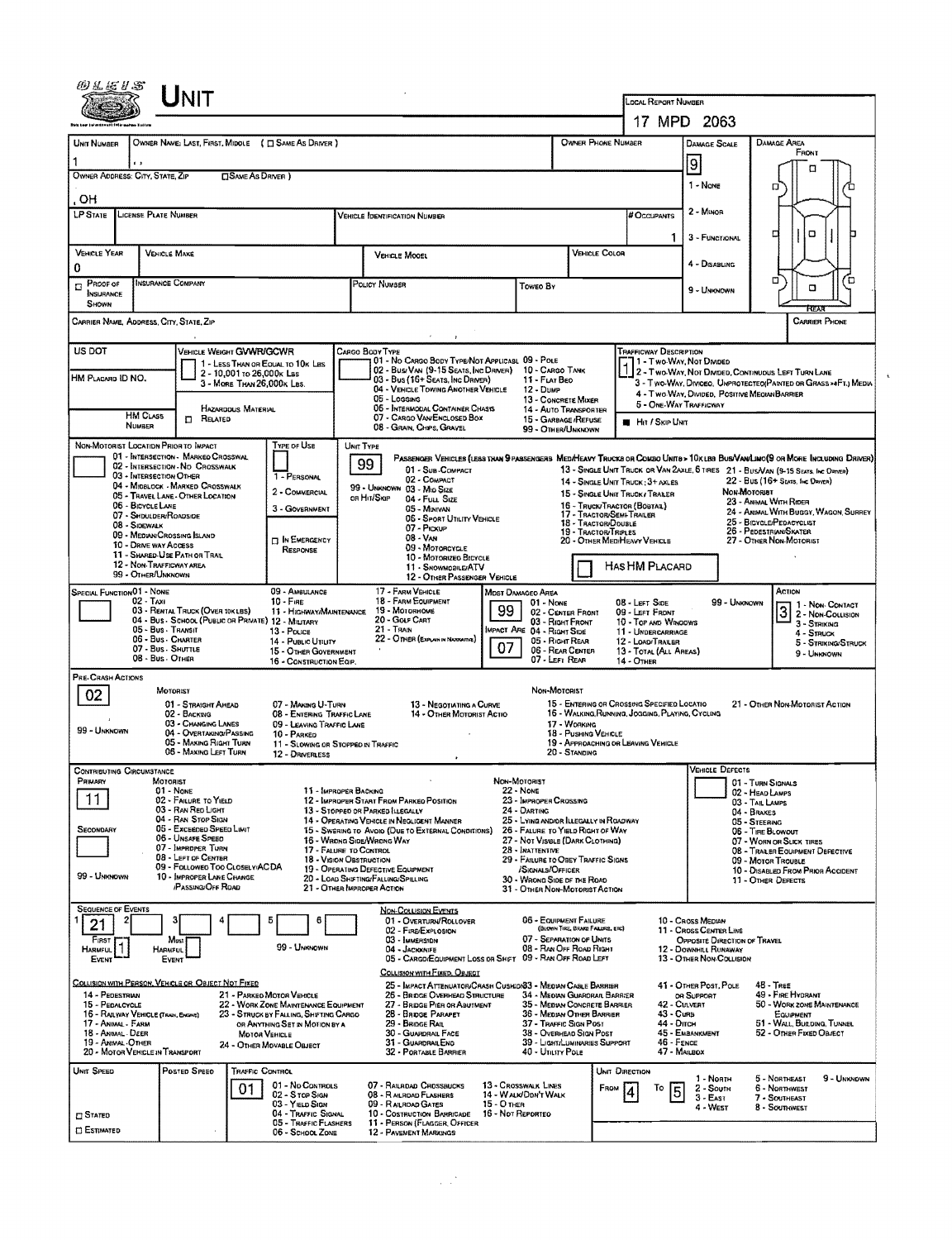|                                           | Unit                                                                         |                                                                                |                                                                                                           |                                                               |                                                                            |                                                                                                 |                                                        |                                                                                                                             |
|-------------------------------------------|------------------------------------------------------------------------------|--------------------------------------------------------------------------------|-----------------------------------------------------------------------------------------------------------|---------------------------------------------------------------|----------------------------------------------------------------------------|-------------------------------------------------------------------------------------------------|--------------------------------------------------------|-----------------------------------------------------------------------------------------------------------------------------|
|                                           |                                                                              |                                                                                |                                                                                                           |                                                               |                                                                            |                                                                                                 | LOCAL REPORT NUMBER<br>17 MPD 2063                     |                                                                                                                             |
|                                           |                                                                              |                                                                                |                                                                                                           |                                                               |                                                                            | <b>OWNER PHONE NUMBER</b>                                                                       |                                                        | <b>DAMAGE AREA</b>                                                                                                          |
| UNIT NUMBER<br>$\overline{2}$             | Cole, Karon, E                                                               | OWNER NAME: LAST, FIRST, MIDDLE ( Q SAME AS DRIVER )                           |                                                                                                           |                                                               |                                                                            |                                                                                                 | DAMAGE SCALE                                           | FRONT                                                                                                                       |
|                                           | OWNER ADDRESS: CITY, STATE, ZIP                                              | SAME AS DRIVER )                                                               |                                                                                                           |                                                               |                                                                            | 330-347-6081                                                                                    | 2                                                      | п                                                                                                                           |
|                                           |                                                                              | 800 S Washington St Lot 7, Millersburg, OH, 44654                              |                                                                                                           |                                                               |                                                                            |                                                                                                 | 1 - NONE                                               | 0                                                                                                                           |
|                                           | LP STATE LICENSE PLATE NUMBER                                                |                                                                                | Vehicle Identification Number                                                                             |                                                               |                                                                            | # Occupants                                                                                     | 2 - MINOR                                              |                                                                                                                             |
| он                                        | GLN4213                                                                      |                                                                                | 2HGFA16896H009117                                                                                         |                                                               |                                                                            |                                                                                                 | 0<br>3 - FUNCTIONAL                                    | $\Box$<br>с                                                                                                                 |
| <b>VEHICLE YEAR</b>                       | <b>VEHICLE MAKE</b>                                                          |                                                                                | VEHICLE MODEL                                                                                             |                                                               |                                                                            | <b>VEHICLE COLOR</b>                                                                            |                                                        |                                                                                                                             |
| 2006                                      | Honda                                                                        |                                                                                | Other                                                                                                     |                                                               | GRY                                                                        |                                                                                                 | 4 - Disabling                                          | ō                                                                                                                           |
| $P_{ROOFDF}$<br>INSURANCE<br><b>SHOWN</b> | <b>INSURANCE COMPANY</b><br>Progressive                                      |                                                                                | POLICY NUMBER<br>906820260                                                                                |                                                               | <b>Toweo By</b>                                                            |                                                                                                 | 9 - UNKNOWN                                            | $\Box$                                                                                                                      |
|                                           | CARRIER NAME, ADDRESS, CITY, STATE, ZIP                                      |                                                                                |                                                                                                           |                                                               |                                                                            |                                                                                                 |                                                        | <b>CARRIER PHONE</b>                                                                                                        |
| US DOT                                    |                                                                              | <b>VEHICLE WEIGHT GVWR/GCWR</b>                                                | CARGO BDDY TYPE                                                                                           |                                                               |                                                                            | Trafficway Description                                                                          |                                                        |                                                                                                                             |
|                                           |                                                                              | 1 - LESS THAN OR EQUAL TO 10K LBS<br>2 - 10,001 To 26,000K LBS                 | 101 - No Cargo Bddy Type/Not Applicabl 09 - Pole<br>02 - BUS/VAN (9-15 SEATS, INC DRIVER) 10 - CARGO TANK |                                                               |                                                                            |                                                                                                 | 1 - Two-Way, Not Divideo                               | 1 2 - Two-Way, Not Divideo, Continuous LEFT TURN LANE                                                                       |
| HM PLACARD ID NO.                         |                                                                              | 3 - MORE THAN 26,000K LBS.                                                     | 03 - Bus (16+ Seats, Inc Driver)<br>04 - VEHICLE TOWING ANOTHER VEHICLE                                   |                                                               | 11 - FLAT BED<br>12 - Dump                                                 |                                                                                                 | 4 - Two-Way, Divided, Positive Median Barrier          | 3 - T wo-Way, Divideo, Unprotected(Painted or Grass >4Ft.) Media                                                            |
|                                           | <b>HM CLASS</b>                                                              | <b>HAZAROOUS MATERIAL</b>                                                      | 05 - Logging<br>06 - INTERMODAL CONTAINER CHASIS                                                          |                                                               | 13 - CDNCRETE MIXER<br>14 - AUTO TRANSPORTER                               |                                                                                                 | 5 - ONE-WAY TRAFFICWAY                                 |                                                                                                                             |
|                                           | $\Box$ Related<br>NUMBER                                                     |                                                                                | 07 - CARGO VAN/ENCLOSED BOX<br>08 - GRAIN, CHIPS, GRAVEL                                                  |                                                               | 15 - GARBAGE/REFUSE<br>99 - OTHER/UNKNOWN                                  | <b>D</b> HIT / SKIP UNIT                                                                        |                                                        |                                                                                                                             |
|                                           | NON-MOTORIST LOCATION PRIOR TO IMPACT<br>01 - INTERSECTION - MARKED CROSSWAL | <b>TYPE OF USE</b>                                                             | UNIT TYPE                                                                                                 |                                                               |                                                                            |                                                                                                 |                                                        | PASSENGER VENICLES (LESS THAN 9 PASSENGERS MEDIHEAVY TRUCKS OR COMBO UNITS > 10KLBS BUS/VAMLIMO(9 OR MORE INCLUDING DRIVER) |
|                                           | 02 - INTERSECTION NO CROSSWALK<br>03 - INTERSECTION OTHER                    |                                                                                | 03<br>01 - Sua - COMPACT                                                                                  |                                                               |                                                                            |                                                                                                 |                                                        | 13 - SINGLE UNIT TRUCK OR VAN 2AXLE, 6 TIRES 21 - BUS/VAN (9-15 SEATS, INC DAYER)                                           |
|                                           | 04 - MIDBLOCK - MARKEO CROSSWALK<br>05 - TRAVEL LANE - OTHER LOCATION        | 1 - PERSONAL<br>2 - COMMERCIAL                                                 | 02 - COMPACT<br>99 - UNKNOWN 03 - MID SIZE<br>ов Нп/Sкip                                                  |                                                               |                                                                            | 14 - SINGLE UNIT TRUCK; 3+ AXLES<br>15 - SINGLE UNIT TRUCK/ TRAILER                             |                                                        | 22 - Bus (16+ Seats, Inc Driver)<br>NON-MOTORIST                                                                            |
|                                           | 06 - BICYCLE LANE<br>07 - Shoulder/Roadside                                  | 3 - GOVERNMENT                                                                 | 04 - FutL Size<br>05 - MINIVAN<br>06 - SPORT UTILITY VEHICLE                                              |                                                               |                                                                            | 16 - TRUCK/TRACTOR (BOBTAIL)<br>17 - TRACTOR/SEMI-TRAILER                                       |                                                        | 23 - ANIMAL WITH RIDER<br>24 - ANIMAL WITH BUGGY, WAGON, SURREY                                                             |
|                                           | 08 - SIDEWALK<br>09 - MEOIAN/CROSSING ISLAND                                 |                                                                                | 07 - PICKUP<br>08 - VAN                                                                                   |                                                               |                                                                            | 18 - TRACTOR/DOUBLE<br>19 - TRACTOR/TRIPLES                                                     |                                                        | 25 - BICYCLE/PEDACYCLIST<br>26 - PEDESTRIAN/SKATER                                                                          |
|                                           | 10 - DRIVE WAY ACCESS<br>11 - SHAREO-USE PATH OR TRAIL                       | IN EMERGENCY<br>RESPONSE                                                       | 09 - MOTORCYCLE<br>10 - MOTORIZED BICYCLE                                                                 |                                                               |                                                                            | 20 - OTHER MED/HEAVY VEHICLE                                                                    |                                                        | 27 - OTHER NON-MOTORIST                                                                                                     |
|                                           | 12 - Non-Trafficway area<br>99 - OTHER/UNKNOWN                               |                                                                                | 11 - SNOWMOBILE/ATV                                                                                       | 12 - OTHER PASSENGER VEHICLE                                  |                                                                            | HAS HM PLACARD                                                                                  |                                                        |                                                                                                                             |
| <b>SPECIAL FUNCTION 01 - NONE</b>         |                                                                              | 09 - AMBULANCE                                                                 | 17 - FARM VEHICLE                                                                                         | MOST DAMAGED AREA                                             |                                                                            |                                                                                                 |                                                        | ACTION                                                                                                                      |
| 01                                        | 02 - Taxi<br>03 - RENTAL TRUCK (OVER 10K LBS)                                | $10 -$ Fire<br>11 - HIGHWAY/MAINTENANCE                                        | 18 - FARM EQUIPMENT<br>19 - Моторноме                                                                     | 07                                                            | 01 - NONE<br>02 - CENTER FRONT                                             | 08 - LEFT SIDE<br>09 - LEFT FRONT                                                               | 99 - UNKNOWN                                           | 1 1 - Non- Contact<br>4 2 - NON-COLLISION                                                                                   |
|                                           | 04 - BUS - SCHOOL (PUBLIC OR PRIVATE) 12 - MILITARY<br>05 - Bus . Transit    | 13 - Pouce                                                                     | 20 - GDLF CART<br>21 - Train                                                                              |                                                               | 03 - RIGHT FRONT<br>IMPACT ARE 04 - RIGHT SIDE                             | 10 - TOP AND WINDDWS<br>11 - UNDERCARRIAGE                                                      |                                                        | 3 - STRIKING<br>4 - STRUCK                                                                                                  |
|                                           | 06 - Bus Charter<br>07 - Bus - SHUTTLE<br>08 - Bus - OTHER                   | 14 - Pusuc UTILITY<br>15 - OTHER GOVERNMENT                                    | 22 - OTHER (EXPLANIN NARRATIVE)                                                                           | 07                                                            | 05 - RIGHT REAR<br>06 - REAR CENTER                                        | 12 - LOAD/TRAILER<br>13 - TOTAL (ALL AREAS)                                                     |                                                        | 5 - STRIKING/STRUCK<br>9 - UNKNOWN                                                                                          |
| PRE-CRASH ACTIONS                         |                                                                              | 16 - CONSTRUCTION EOIP.                                                        |                                                                                                           |                                                               | 07 - Left Rear                                                             | $14 -$ Other                                                                                    |                                                        |                                                                                                                             |
| 10                                        | MOTORIST                                                                     |                                                                                |                                                                                                           |                                                               | NON-MOTORIST                                                               |                                                                                                 |                                                        |                                                                                                                             |
|                                           | 01 - STRAIGHT AHEAD<br>02 - BACKING                                          | 07 MAKING U TURN<br>08 - ENTERING TRAFFIC LANE                                 | 13 - NEGOTIATING A CURVE                                                                                  | 14 - OTHER MOTORIST ACTIO                                     |                                                                            | 15 - ENTERING OR CROSSING SPECIFIED LOCATID<br>16 - WALKING, RUNNING, JOGGING, PLAYING, CYCLING |                                                        | 21 - OTHER NDN-MOTORIST ACTION                                                                                              |
| 99 - UNKNOWN                              | 03 - CHANGING LANES<br>04 - OVERTAKING/PASSING                               | 09 - LEAVING TRAFFIC LANE<br>10 - PARKEO                                       |                                                                                                           |                                                               | 17 - WORKING<br>18 - PUSHING VEHICLE                                       |                                                                                                 |                                                        |                                                                                                                             |
|                                           | 05 - MAKING RIGHT TURN<br>06 - MAKING LEFT TURN                              | 12 - DRIVERLESS                                                                | 11 - SLOWING OR STOPPED IN TRAFFIC                                                                        |                                                               | 20 - STANDING                                                              | 19 - APPROACHING OR LEAVING VEHICLE                                                             |                                                        |                                                                                                                             |
| <b>CONTRIBUTING CIRCUMSTANCE</b>          |                                                                              |                                                                                |                                                                                                           |                                                               |                                                                            |                                                                                                 | VEHICLE DEFECTS                                        |                                                                                                                             |
| Primary                                   | <b>MOTORIST</b><br>$01 - None$                                               |                                                                                | 11 - IMPROPER BACKING                                                                                     | Non-Motorist<br>22 - None                                     |                                                                            |                                                                                                 |                                                        | 01 - TURN SIGNALS<br>02 - HEAD LAMPS                                                                                        |
| 01                                        | 02 - FAILURE TO YIELD<br>03 - RAN RED LIGHT                                  |                                                                                | 12 - IMPROPER START FROM PARKEO POSITION<br>13 - STOPPEO OR PARKEO ILLEGALLY                              | 24 - DARTING                                                  | 23 - IMPROPER CROSSING                                                     |                                                                                                 |                                                        | 03 - TAIL LAMPS<br>04 - BRAKES                                                                                              |
| SECONDARY                                 | 04 - RAN STOP SIGN<br>05 - Exceeded Speed LIMIT                              |                                                                                | 14 - OPERATING VEHICLE IN NEGLIGENT MANNER<br>15 - Swering to Avoid (Due to External Conditions)          |                                                               | 25 - LYING AND/OR LLEGALLY IN ROADWAY<br>26 - FALURE TO YIELD RIGHT OF WAY |                                                                                                 |                                                        | 05 - STEERING<br>06 - TIRE BLOWOUT                                                                                          |
|                                           | 06 - UNSAFE SPEED<br>07 - IMPROPER TURN                                      |                                                                                | 16 - WRONG SIDE/WRONG WAY<br>17 - FALURE TO CONTROL                                                       | 28 - INATTENTIVE                                              | 27 - NOT VISIBLE (DARK CLOTHING)                                           |                                                                                                 |                                                        | 07 - WORN OR SLICK TIRES<br>08 - TRAILER EQUIPMENT DEFECTIVE                                                                |
|                                           | 08 - LEFT OF CENTER<br>09 - FOLLOWED TOO CLOSELY/ACDA                        |                                                                                | 18 - VISION OBSTRUCTION<br>19 - OPERATING DEFECTIVE EQUIPMENT                                             |                                                               | 29 - FAILURE TO OBEY TRAFFIC SIGNS<br>/SIGNALS/OFFICER                     |                                                                                                 |                                                        | 09 - MOTOR TROUBLE<br>10 - DISABLEO FROM PRIOR ACCIDENT                                                                     |
| 99 - UNKNOWN                              | 10 - IMPROPER LANE CHANGE<br>/PASSING/OFF ROAD                               |                                                                                | 20 - LOAD SHIFTING/FALLING/SPILLING<br>21 - OTHER IMPROPER ACTION                                         |                                                               | 30 - WRONG SIDE OF THE ROAD<br>31 - OTHER NON-MOTORIST ACTION              |                                                                                                 |                                                        | 11 - OTHER DEFECTS                                                                                                          |
| <b>SEQUENCE OF EVENTS</b>                 |                                                                              | 5<br>6                                                                         | <b>NON-COLLISION EVENTS</b><br>01 - Overturn/ROLLOVER                                                     |                                                               | 06 - EQUIPMENT FAILURE                                                     |                                                                                                 | 10 - Cross Median                                      |                                                                                                                             |
| 20<br>FIRST                               | Most                                                                         |                                                                                | 02 - FIRE/EXPLOSION<br>03 - IMMERSION                                                                     |                                                               | (BLOWN TIRE, BRAKE FAILURE, ETC)<br>07 - SEPARATION OF UNITS               |                                                                                                 | 11 - Cross CENTER LINE<br>OPPOSITE DIRECTION OF TRAVEL |                                                                                                                             |
| <b>HARMFUL</b><br>EVENT                   | Harmful<br>EVENT                                                             | 99 - UNKNOWN                                                                   | 04 - JACKKNIFE                                                                                            | 05 - CARGO/EOUIPMENT LOSS OR SHIFT 09 - RAN OFF ROAD LEFT     | 08 - RAN OFF ROAD RIGHT                                                    |                                                                                                 | 12 - DOWNHILL RUNAWAY<br>13 - OTHER NON-COLLISION      |                                                                                                                             |
|                                           |                                                                              |                                                                                | COLLISION WITH FIXED, OBJECT                                                                              |                                                               |                                                                            |                                                                                                 |                                                        |                                                                                                                             |
| 14 - PEDESTRIAN                           | COLUSION WITH PERSON, VEHICLE OR OBJECT NOT FIXED                            | 21 - PARKED MOTOR VEHICLE                                                      | 26 - BRIDGE OVERHEAD STRUCTURE                                                                            | 25 - IMPACT ATTENUATOR/CRASH CUSHION33 - MEDIAN CABLE BARRIER | 34 - Median Guardrail Barrier                                              |                                                                                                 | 41 - OTHER POST, POLE<br>OR SUPPORT                    | $48 - THEE$<br>49 - FIRE HYDRANT                                                                                            |
| 15 - PEOALCYCLE                           | 16 - RAILWAY VEHICLE (TRAIN, ENGINE)                                         | 22 - WORK ZONE MAINTENANCE EQUIPMENT<br>23 - STRUCK BY FALLING, SHIFTING CARGO | 27 - BRIDGE PIER OR ABUTMENT<br>28 - BRIDGE PARAPET                                                       |                                                               | 35 - MEDIAN CONCRETE BARRIER<br>36 - MEDIAN OTHER BARRIER                  |                                                                                                 | 42 - CULVERT<br>43 - Cura                              | 50 - WORK ZONE MAINTENANCE<br>EQUIPMENT                                                                                     |
| 17 - Animal - Farm<br>18 - ANIMAL - DEER  |                                                                              | OR ANYTHING SET IN MOTION BY A<br><b>MOTOR VEHICLE</b>                         | 29 - Bridge Rail<br>30 - GUARDRAIL FACE                                                                   |                                                               | 37 - TRAFFIC SIGN POST<br>38 - OVERHEAD SIGN POST                          |                                                                                                 | 44 - Опсн<br>45 - EMBANKMENT                           | 51 - WALL, BUILDING, TUNNEL<br>52 - OTHER FIXED OBJECT                                                                      |
| 19 - ANMAL OTHER                          | 20 - MOTOR VEHICLE IN TRANSPORT                                              | 24 - OTHER MOVABLE OBJECT                                                      | 31 - GUARDRAILEND<br>32 - PORTABLE BARRIER                                                                |                                                               | 39 - LIGHT/LUMINARIES SUPPORT<br>40 - UTILITY POLE                         |                                                                                                 | 46 - FENCE<br>47 - MAILBDX                             |                                                                                                                             |
| UNIT SPEED                                | POSTED SPEED                                                                 | TRAFFIC CONTROL                                                                |                                                                                                           |                                                               |                                                                            | UNIT DIRECTION                                                                                  | 1 - North                                              | 5 - NORTHEAST<br>9 - UNKNOWN                                                                                                |
| 0                                         |                                                                              | 01 - No CONTROLS<br>01<br>02 - S TOP SIGN                                      | 07 - RAILROAD CROSSBUCKS<br>08 - RAILROAD FLASHERS                                                        | 13 - CROSSWALK LINES<br>14 - WALK/DON'T WALK                  |                                                                            | FROM<br>То                                                                                      | 2 - South<br>3 - East                                  | 6 - NORTHWEST<br>7 - SOUTHEAST                                                                                              |
|                                           |                                                                              | 03 - YIELD SIGN<br>04 - TRAFFIC SIGNAL<br>05 - Traffic Flashers                | 09 - RAILROAD GATES<br>10 - COSTRUCTION BARRICADE<br>11 - PERSON (FLAGGER, OFFICER                        | 15 - O THER<br>16 - Not Reported                              |                                                                            |                                                                                                 | 4 - West                                               | 8 - SOUTHWEST                                                                                                               |
| <b>STATED</b>                             |                                                                              |                                                                                |                                                                                                           |                                                               |                                                                            |                                                                                                 |                                                        |                                                                                                                             |

 $\mathcal{L}^{\text{max}}_{\text{max}}$  and  $\mathcal{L}^{\text{max}}_{\text{max}}$ 

 $\mathcal{L}_{\mathrm{eff}}$